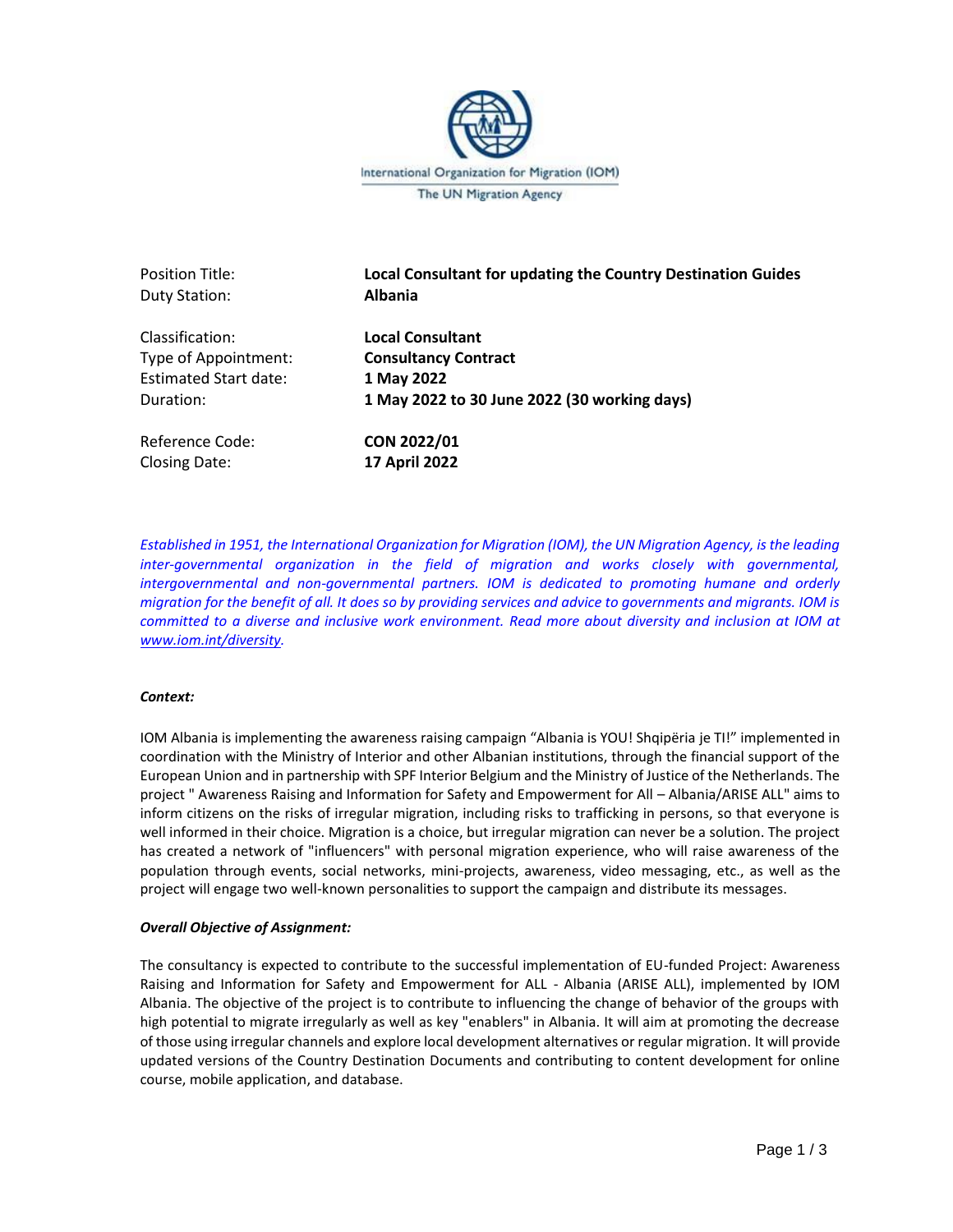## *Core Functions / Responsibilities:*

Under the overall supervision of the IOM Head of Office in Albania and direct supervision of the Project Coordinator, the consultant will be responsible for updating the package of Country Destination documents as provided by IOM Albania.

More specifically, the Local Consultant will be responsible for:

- a) Review the information of the Country Destination documents
- b) Update with the most updated and relevant information the Country Destination documents
- c) Coordinate with IOM Albania
- d) Provide IOM Albania with the final version of the Country Destination documents ready for use in the online course/ website and mobile application

### **Deliverables / Reporting:**

| <b>Deliverables</b>                                                             | <b>Expected Delivery date</b> |
|---------------------------------------------------------------------------------|-------------------------------|
| Provide IOM Albania with the draft version of the Country Destination documents | 6 June 2022                   |
| Provide IOM Albania with the final version of the Country Destination documents | 20 June 2022                  |
| ready for use in the online course/ website and mobile application              |                               |

#### **Required Qualifications and Experience:**

#### **Education**

Bachelor's degree in Political or Social Sciences, International Relations, Development Studies, Migration Studies, Human Rights, Law or related fields from an accredited academic institution.

### **Experience and skills**

- Have experience and competencies that can contribute to quality of the documents to be produced
- Previous experience with Albanian Government Institutions;
- Effective communication both orally and written;
- Experience in migration-related topics.
- Experience in producing similar documents

#### **Languages:**

Fluent English is required.

### **Required Competencies:**

#### **Values**

- Inclusion and respect for diversity: respects and promotes individual and cultural differences; encourages diversity and inclusion wherever possible.
- Integrity and transparency: maintain high ethical standards and acts in a manner consistent with organizational principles/rules and standards of conduct.
- Professionalism: demonstrates ability to work in a composed, competent and committed manner and exercises careful judgment in meeting day-to-day challenges.

### **Core Competencies** – behavioral indicators *level 1*

• Teamwork: develops and promotes effective collaboration within and across units to achieve shared goals and optimize results.